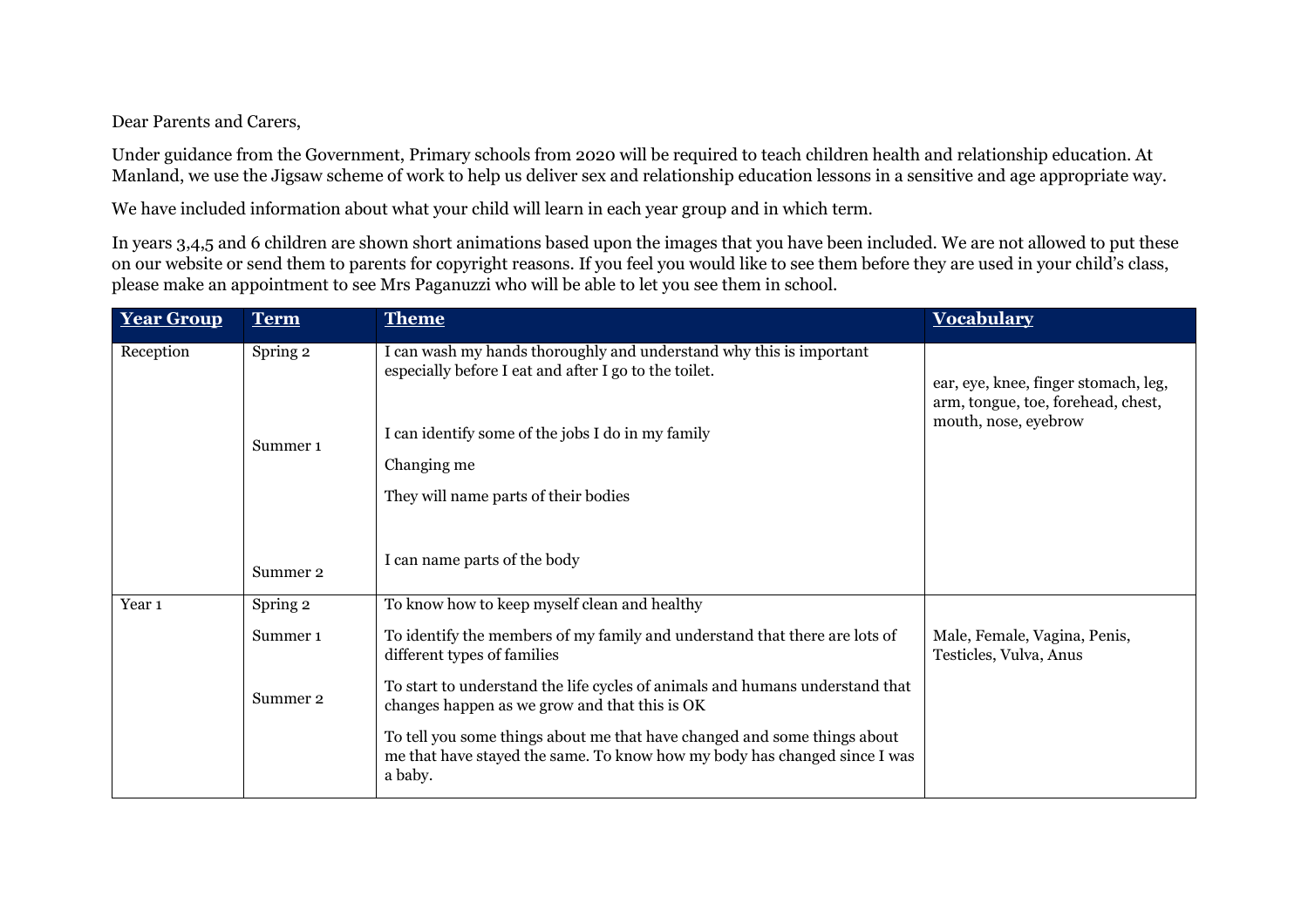| Year <sub>2</sub> | Autumn 2<br>Summer <sub>1</sub> | To start to understand that sometimes people make assumptions about boys<br>and girls (stereotypes)<br>To identify the different members of my family, understand my relationship<br>with each of them and know why it is important to share and cooperate.<br>To understand that there are lots of forms of physical contact within a family<br>and that some of this is acceptable and some is not. Ensure everyone knows<br>they have the right to say, "Please stop, I don't like that". Emphasise that<br>touch is an important part of relationships but that any physical contact with<br>others should respect their wishes and ours. Reinforce that it is OK to speak<br>up when we don't like being touched in a certain way. Rehearse with the<br>children how to do that e.g. "Please stop hitting me, I don't like that." | Male, Female, Vagina, Penis,<br>Testicles, Vulva, Anus, Public,<br>Private                          |
|-------------------|---------------------------------|----------------------------------------------------------------------------------------------------------------------------------------------------------------------------------------------------------------------------------------------------------------------------------------------------------------------------------------------------------------------------------------------------------------------------------------------------------------------------------------------------------------------------------------------------------------------------------------------------------------------------------------------------------------------------------------------------------------------------------------------------------------------------------------------------------------------------------------|-----------------------------------------------------------------------------------------------------|
|                   | Summer 2                        | To recognise cycles of life in nature<br>To recognise how my body has changed since I was a baby and where I am on<br>the continuum from young to old<br>To recognise the physical differences between boys and girls, use the correct<br>names for parts of the body (penis, testicles, vagina, vulva, anus) and<br>appreciate that some parts of my body are private.<br>To understand there are different types of touch and tell you which ones I like<br>and don't like                                                                                                                                                                                                                                                                                                                                                           |                                                                                                     |
| Year 3            | Autumn 2<br>Summer 1            | To understand that everybody's family is different and important to them.<br>To understand that differences and conflicts sometimes happen among<br>family members.<br>To recognise that some words are used in hurtful ways try hard not to use<br>hurtful words (e.g. gay, fat).<br>To identify the roles and responsibilities of each member of my family and<br>can reflect on the expectations for males and females                                                                                                                                                                                                                                                                                                                                                                                                              | Puberty, Male, Female, Testicles,<br>Sperm, Penis, Ovaries, Egg, Ovum,<br>Ova, Womb, Uterus, Vagina |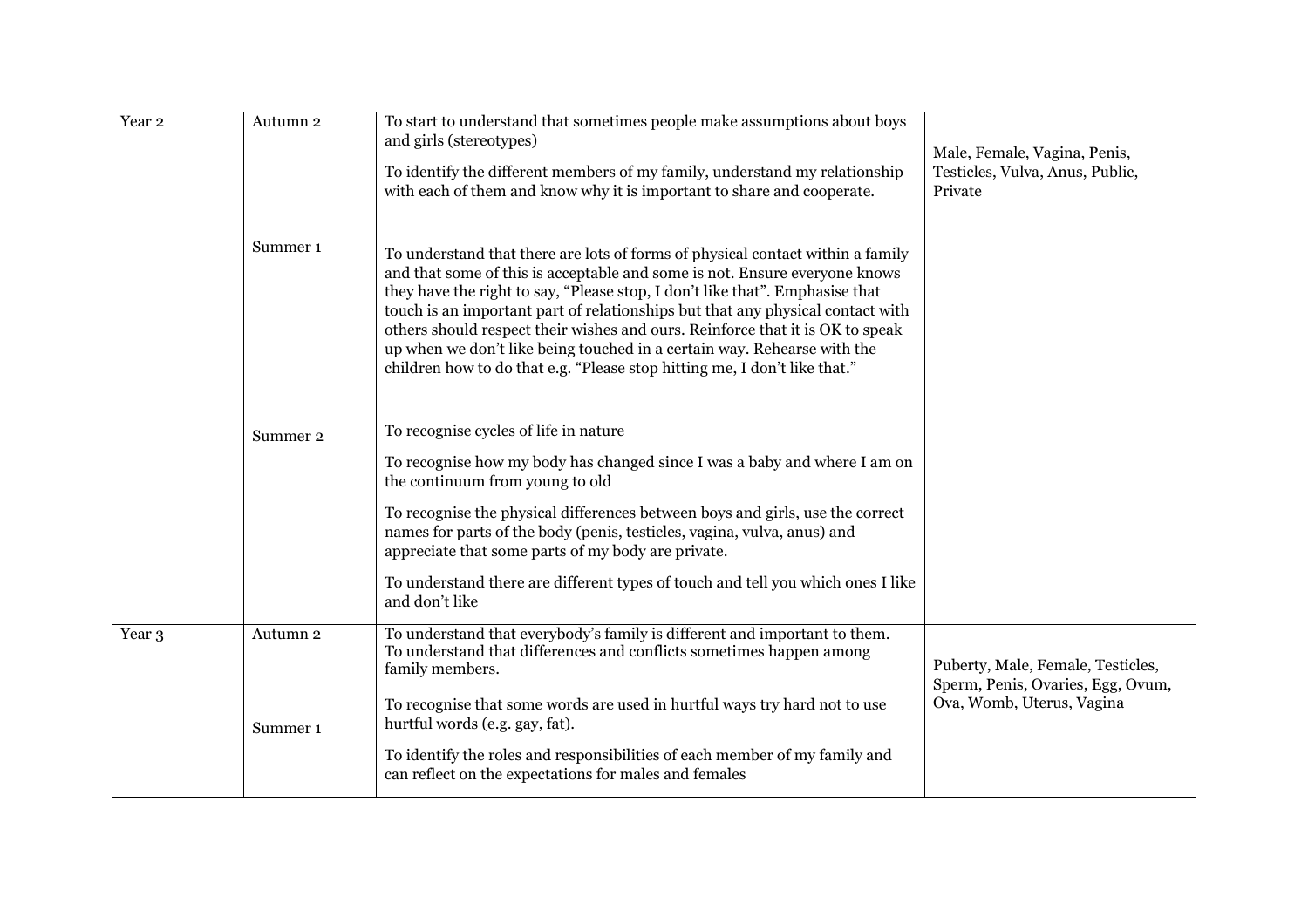|        | Summer 2                        | To understand that in animals and humans lots of changes happen between<br>conception and growing up, and that usually it is the female who has the baby<br>understand how babies grow and develop in the mother's uterus and<br>understand what a baby needs to live and grow.<br>To understand that boys' and girls' bodies need to change so that when they<br>grow up their bodies can make babies identify how boys' and girls' bodies<br>change on the outside during this growing up process.<br>To identify how boys' and girls' bodies change on the inside during the<br>growing up process and why these changes are necessary so that their bodies<br>can make babies when they grow up.<br>To start to recognise stereotypical ideas I might have about parenting and<br>family roles |                                                                                                                                                                                             |
|--------|---------------------------------|----------------------------------------------------------------------------------------------------------------------------------------------------------------------------------------------------------------------------------------------------------------------------------------------------------------------------------------------------------------------------------------------------------------------------------------------------------------------------------------------------------------------------------------------------------------------------------------------------------------------------------------------------------------------------------------------------------------------------------------------------------------------------------------------------|---------------------------------------------------------------------------------------------------------------------------------------------------------------------------------------------|
| Year 4 | Summer <sub>1</sub><br>Summer 2 | To tell you about someone I know that I no longer see<br>To understand what having a boyfriend/girlfriend might mean and that it is<br>a special relationship for when I am older.<br>To know how to show love and appreciation to the people and animals who<br>are special to me<br>To understand that some of my personal characteristics have come from my<br>birth parents and that this happens because I am made from the joining of<br>their egg and sperm correctly label the internal and external parts of male<br>and female bodies that are necessary for making a baby.                                                                                                                                                                                                              | Sperm, Egg, Ovum, Penis, Testicles,<br>Vagina, Vulva, Womb, Uterus,<br>Ovaries, Making love, Having sex,<br>Sexual Intercourse, Fertilise,<br>Conception, Puberty, Menstruation,<br>Periods |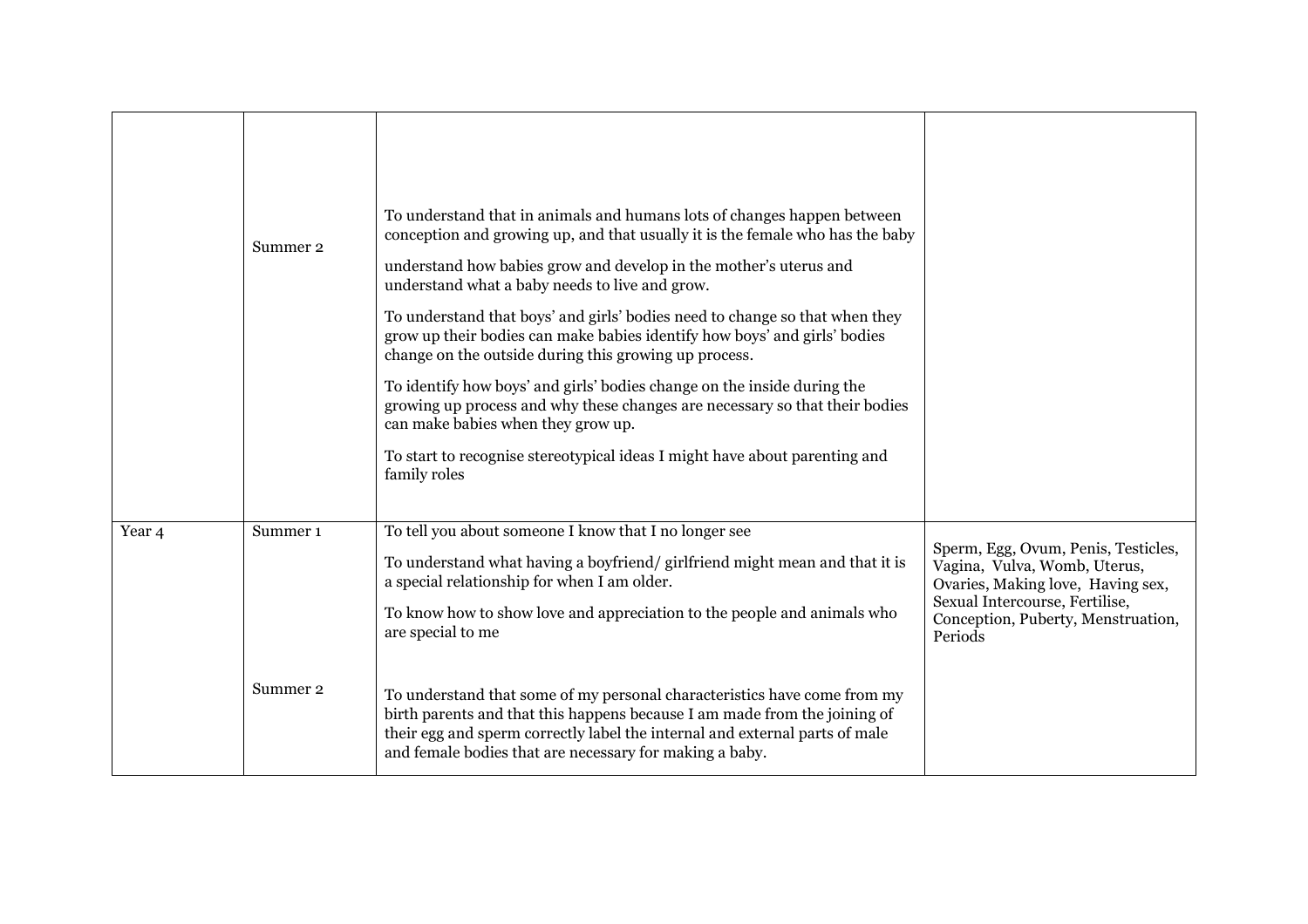|                   |          | To describe how a girl's body changes in order for her to be able to have<br>babies when she is an adult, and that menstruation (having periods) is a<br>natural part of this.                                                                                                                                                                                                                                                                                                                                                              |                                                                                                                                                                                                                                                                                                                                                                                                                                                                        |
|-------------------|----------|---------------------------------------------------------------------------------------------------------------------------------------------------------------------------------------------------------------------------------------------------------------------------------------------------------------------------------------------------------------------------------------------------------------------------------------------------------------------------------------------------------------------------------------------|------------------------------------------------------------------------------------------------------------------------------------------------------------------------------------------------------------------------------------------------------------------------------------------------------------------------------------------------------------------------------------------------------------------------------------------------------------------------|
| Year <sub>5</sub> | Summer 2 | To explain how a girl's body changes during puberty and understand the<br>importance of looking after myself physically and emotionally.<br>To describe how boys' and girls' bodies change during puberty<br>To understand that sexual intercourse can lead to conception and that is how<br>babies are usually made<br>To understand that sometimes people need IVF to help them have a baby<br>To identify what I am looking forward to about becoming a teenager and<br>understand this brings growing responsibilities (age of consent) | Puberty, Menstruation, Periods,<br>Sanitary Towels, Sanitary pads,<br>Tampons, Ovary, Ovaries, Vagina,<br>Oestrogen, Vulva, Womb, Uterus,<br>Puberty<br>Sperm, Semen, Testicles, Testes,<br>Erection, Ejaculation, Wet Dream,<br>Larynx, Facial hair, Growth spurt,<br>Hormones, Relationships,<br>Conception, Making love, Sexual<br>intercourse, Fallopian tube,<br>Fertilisation, Pregnancy, Embryo,<br>Umbilical cord, Contraception,<br>Fertility treatment (IVF) |
| Year 6            | Autumn 2 | To understand there are different perceptions about what normal means<br>To understand how being different could affect someone's life                                                                                                                                                                                                                                                                                                                                                                                                      | Pubic Hair, Voice Breaks,<br>Menstruation, Semen, Growing<br>Taller, Hips Widen,<br>Facial Hair, Erection, Tampon,                                                                                                                                                                                                                                                                                                                                                     |
|                   | Summer 2 | To explain how girls' and boys' bodies change during puberty and understand<br>the importance of looking after myself physically and emotionally<br>To describe how a baby develops from conception through the nine months<br>of pregnancy, and how it is born                                                                                                                                                                                                                                                                             | Breasts, Hormones, Wet Dream,<br>Masturbation, Sanitary Towel,<br>Clitoris, Testicles, Sperm, Underarm<br>Hair, Penis, Feeling Moody, Vagina,<br>Womb, Fallopian Tube, Vulva.<br>Pregnancy, Embryo, Foetus,<br>Placenta, Umbilical Cord, Labour,<br>Contractions, Cervix, Midwife,                                                                                                                                                                                     |